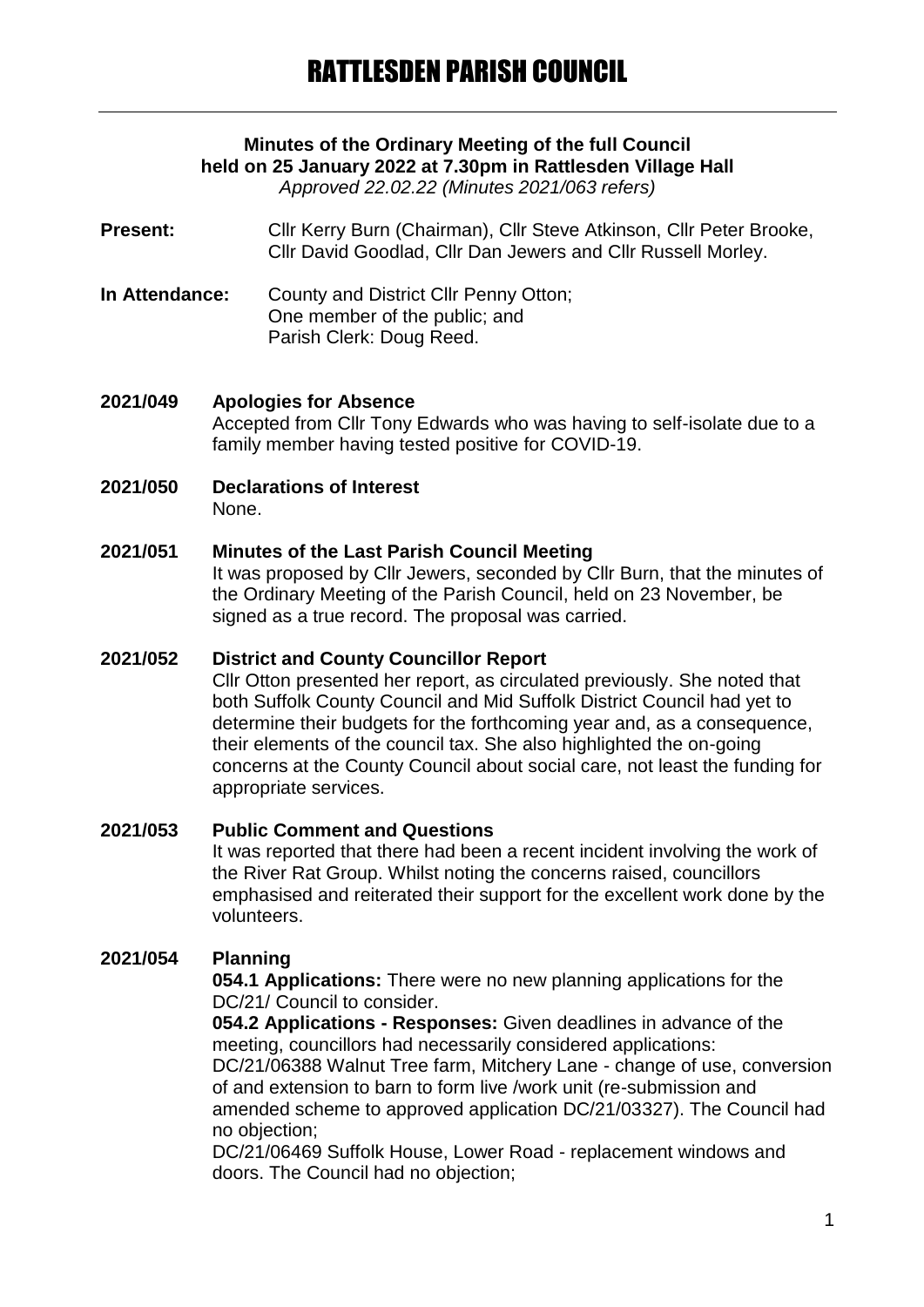DC/21/06899 and DC/21/06900 Walnut Tree Farm, Mitchery Lane erection of a single-storey side extension for oil storage tank; and Listed Building Consent. The Council had no objection;

DC/21/05368 Howe Wood Cottage, Baby Lane (re-consultation) - erection of extension to provide double garage, utility and porch with habitable roof space over and erection of single-storey annexe for elderly relative. The Council had no objection;

DC/22/00046 5 Wheelwright Green - erection of single-storey extension and installation of gates to drive. The Council had no objection;

DC/22/00410 4 Spencers Piece - works to trees in a Conservation Area fell one Himalayan silver birch tree (c30ft) due to proximity to neighbours' garage. The Council had no objection; and

DC/21/06473 Hillside Cottage, Birds Green - erection of single-storey rear extension to existing sun room (re-submission of DC/21/03316). The Council had no objection.

**054.3 Decisions:** It was noted that applications DC/21/05927 1 Spencers Piece, DC/21/05635 land to the rear of 6 Pightle Grove and 2, 3 and 4 Wheelwright Green, Rising Sun Hill, DC/21/06266 and DC/21/06285 Avis, Lower Road, DC/21/06267 11 Windyridge Road, DC/21/06388 Walnut Tree farm, Mitchery Lane, DC/21/06469 Suffolk House, Lower Road, DC/21/06473 Hillside Cottage, Birds Green, and DC/21/05608 2 Wheelwright Green had been granted.

# **2021/055 Finance**

**055.1 Financial Report:** The report to 31 December was received. It was noted that the TSB current account stood at £8,216.06 and the deposit account at £49,153.83 further to which it was proposed by Cllr Burn, seconded by Cllr Morley, that the reconciliation be approved and duly signed. The proposal was carried.

**055.2 Payments and Income:** It was proposed by Cllr Morley, seconded by Cllr Jewers, that the schedule of payments be approved. The proposal was carried. The schedule comprised not only recent payments and income, but also transactions both pre-authorised by councillors and authorised by councillors since the Council last met, as follows:

- Litter-picker: salary (January) £172.23;
- Clerk: salary (January) £403.70;
- HMRC: PAYE (January) £101.00;
- Elan City Ltd: three speed devices £5,331,19 + £1,066,24 VAT (Community Infrastructure Levy funding);
- Rattlesden Community Council: support for new play equipment £5,000.00 (Section 137 expenditure);
- Cllr David Goodlad: reimbursement of cost of hi-vis jacket £29.98;
- Gudgeons Prentice Solicitors: legal fees £804.00 + £152.80 VAT;
- Cllr David Goodlad: reimbursement of cost of locks for speed devices £16.00;
- ◆ Mr David Peachey: litter bin repairs £38.00;
- Clerk: reimbursement of costs of voucher for internal auditor £50.00 (Chairman's allowance);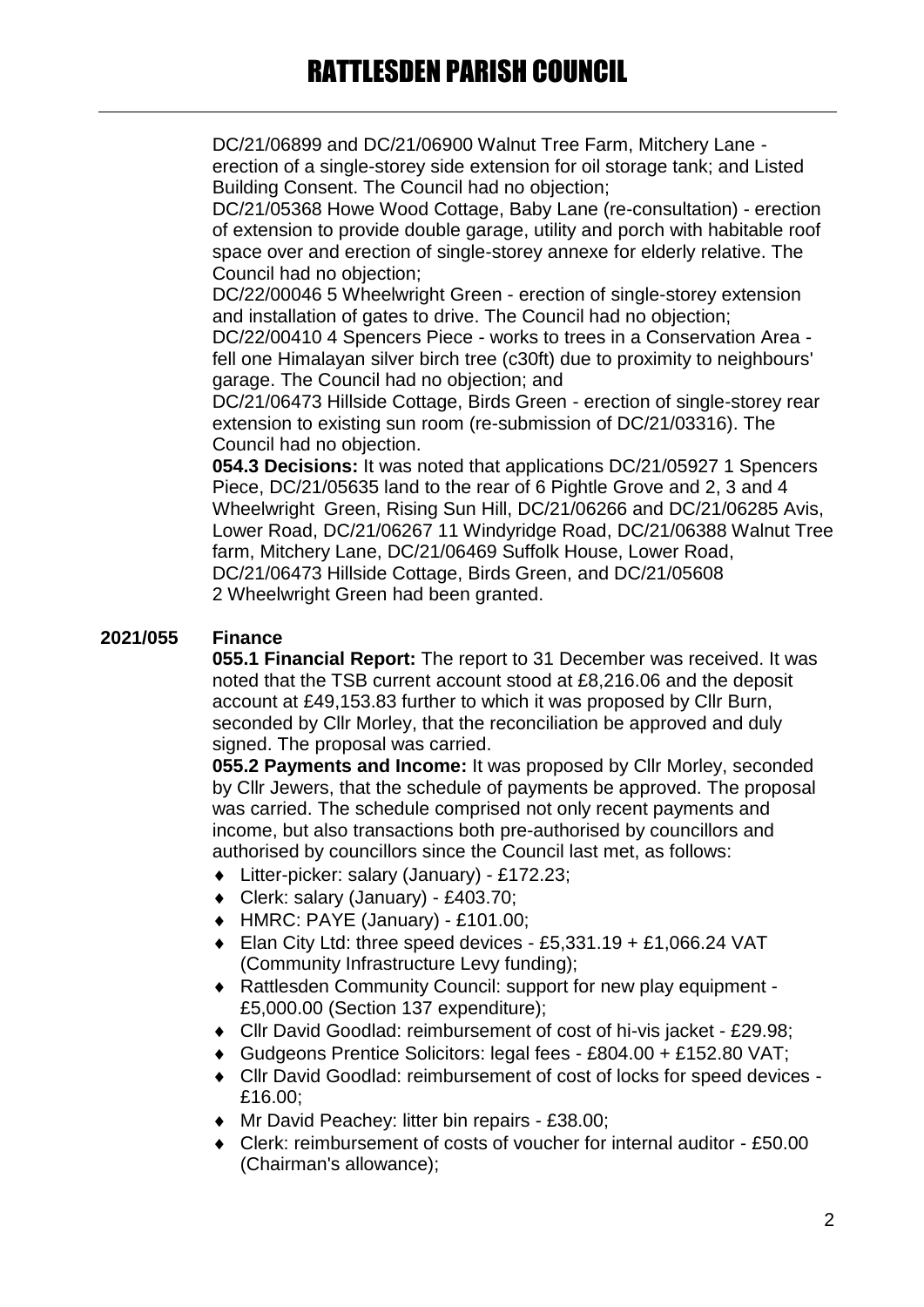- Mr Richard Mahony: reimbursement of village Christmas tree cost £50.00 (Section 137 expenditure);
- Anglian Water Business Ltd (National): Cemetery water £12.04;
- The Felsham Gardeners: Cemetery and village maintenance (January) £275.00; and
- ◆ PP Garden Services: 447th Bomb Group Memorial grass-cutting (November) - £40.00 (Section 137 expenditure).

Income received was duly noted as follows:

- TSB: business (deposit) account interest (December) £13.36;
- TSB: business (deposit) account interest (January) £13.04;
- East of England Co-op Funeral Services: Cemetery fees £250.00;
- Mid Suffolk District Council: cleansing grant (July-September) £231.66; and

◆ Southgate of Newmarket: Cemetery fees - £250.00.

**055.3 Budget 2022-2023 and Precept 2022-2023:** Councillors had given careful consideration to the budget analysis for the current financial year as circulated ahead of the meeting. In turn, this informed the potential picture for 2022-2023. Some inevitable costs had already been notified to the Council but there were still areas where likely expenditure was hard to predict. Councillors were keen to maintain high levels of support for local bodies and organisations going forward whilst, at the same time, recognising that a number of budget heads, such as staff costs, were dependent upon matters which would not be finalised for a few weeks. It was resolved that reserves be held at present levels which afforded the Council financial security but allowed for opportunities to be developed should new projects emerge. After reviewing options, it was resolved unanimously that the precept required be set at £22,632.00. In so doing, the Parish Council element of the council tax would be held at the same level as 2021-2022. Otherwise, financial heads proposed in the paper accompanying the agenda item were accepted and would form the basis for the final budget to be confirmed at the April Council meeting.

**055.4 Speed Devices:** It had always been accepted that battery-operated devices would have on-going costs which would need to be met. Initial experience now suggested that recharging and maintaining the batteries for the three devices, plus incidental costs in rotating their locations, amounted to £10.00 per month. It was thus resolved that Cllr Goodlad be reimbursed that sum monthly in recognition of his management of the devices with the figure to be reviewed mid-year. Initial payments would be backdated to December when the devices were first installed.

**055.5 Play Equipment:** Further to the funding already provided to the Community Council towards much-needed new play equipment, it was resolved that a further £5,000.00 be given, effective at the start of the 2022-2023 financial year.

**055.6 Parochial Church Council (PCC):** In recent years the Parish Council has provided financial support to the PCC, primarily towards the cost of producing the newsletter "Revelations". It was resolved that such support again be supplied but this year in the sum of £200.00.

**055.7 Community Land:** The Council confirmed the decision, necessarily taken by e-mail since the last meeting, that £400.00 be made available